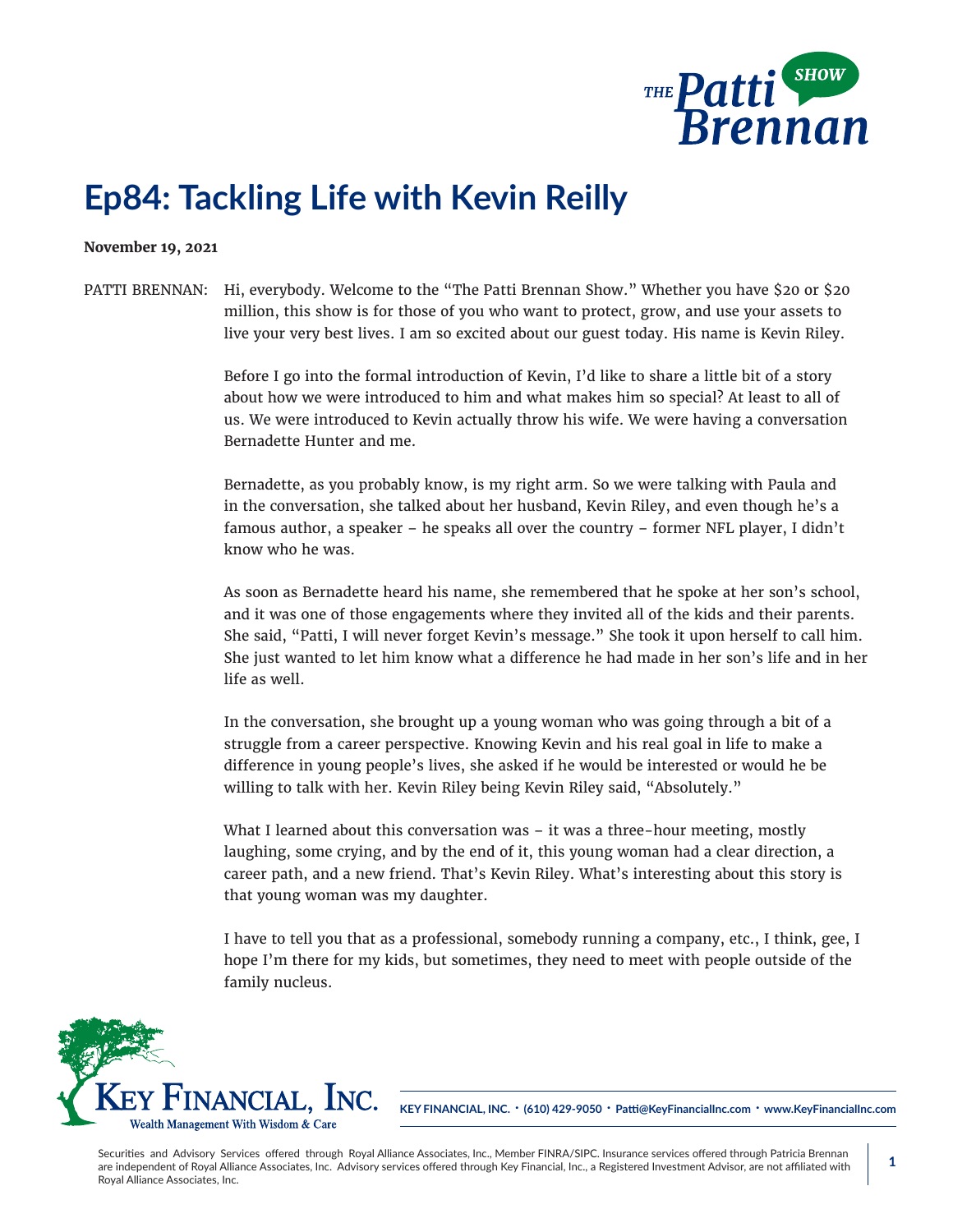To have somebody, a complete stranger honestly, to spend that kind of time to meet with her and help her, and then on top if it, you guys, literally has been back in touch with her, "How you doing? What can I do? How can I help?" They've developed the relationship over time.

What I've also learned since that conversation, I basically said to Bernadette, I said, "Bern, this guy's amazing. I'd like to meet him. I'd like to learn more about him." Of course, in the conversation, I learned about his book. I read his book. It's called "Tackling Life".

For those of you who are listening and not able to watch, I will tell you that if you were, you would see that Kevin Riley is a forequarter amputee. He was a Philadelphia Eagle, and during his time with the NFL was diagnosed with a devastating tumor.

Kevin, thank you so much for joining us today.

KEVIN RILEY: Well don't feel too bad, Patti, about not knowing who I was. After about four weeks of dating Paula, she had the nerve to ask me what position I played. I thought what position do you think I played. She thought for a second, and she said, "Left out." There's no such position, but if it ever has a new position in the NFL, maybe we can call it left out.

> Anyway, I really appreciate being here today, and one of my great experiences was talking to your daughter and trying to help people on the way. It's very fulfilling and humbling for me to be able to help people. I'm really happy to be here with you today and discuss some things that maybe you and I can help some other people out there that are struggling right now.

PATTI: It's so interesting because some of you may be watching and listening and say, "Well, gee, what does this have to do with financial planning? What does this really have to do with what you do for a living?" I will tell you that it has so much to do with what we do because let's face it, anxiety, depression, there's so much is rampant in our country today.

> There's so much to worry about, whether it be COVID, or long COVID, whether it be cybersecurity and an attack on our systems, whether it be the electric grid or what have you, the implications on our economy and the markets, new tax laws, dysfunction in Washington DC. Let's just make a list of all the things that can keep us up at night.

When I asked Kevin, I said, "Kevin, when you think about this conversation and when you look back on it, what would make you feel like it was really worthwhile? What would you like the message to be?" Why don't you share with everybody what you said to me?

KEVIN: Perspective is one of the things that brought me out of the doldrums. I'm a forequarter amputee as you said, and that means I've lost my left shoulder, my left arm, and four ribs.



**KEY FINANCIAL, INC. • (610) 429-9050 • Patti@KeyFinancialInc.com • www.KeyFinancialInc.com**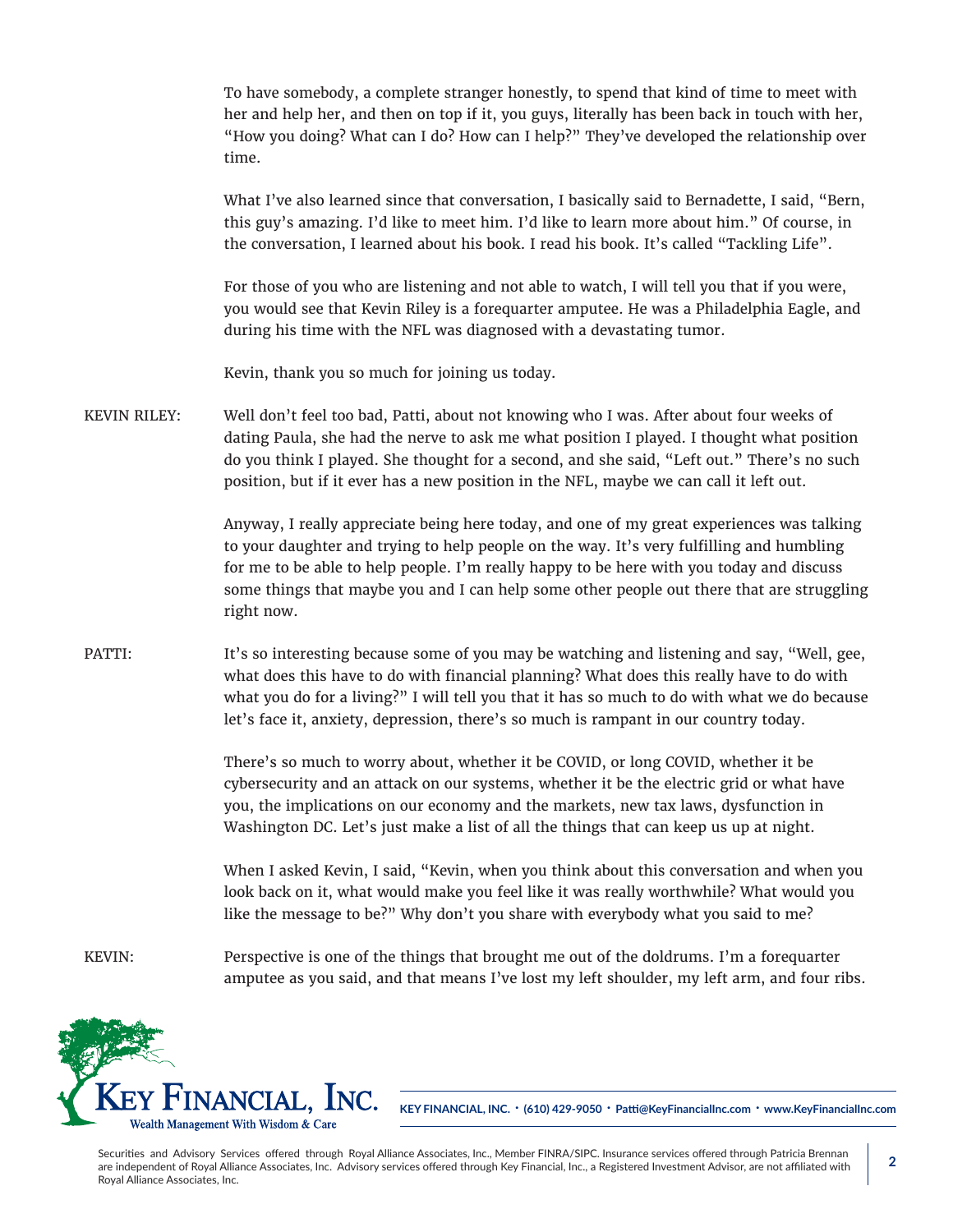I was only 29 years old when that happened. I had three children, two, one, and infant. The first day that I was back out of intensive care, I was looking at their pictures, and I was in a position at that time, with a lot of the tubes out of me, just to be thinking about the future. It didn't look very bright to me.

Here I am 29 years old. The doctor comes in, and I'm dying to talk to him, and he says, "You were under the knife for 11 and a half hours. We had to sew you back up because your vital signs were going down." I said, "Well, was it successful?" He said, "I think I got it all." I'll never forget him saying that because my heart dropped.

"What do you mean you think you got it all? You just put me under an 11 and a half hour operation." I said, "And I've lost my left arm and my shoulder. I don't know how I'm ever going to make a living again."

I'm sitting here looking at these three kids, wondering if I'll have a job. Will I have to go on permanent disability just the thing that you were talking about? Here I was taking a deep dive down the rabbit hole, thinking all the things that could happen.

I think it was Mark Twain that once said, "Some of our biggest worries in life never ever happen to us." If you take that into consideration, you wonder then what should I be worried about.

An interesting concept came up just this week from a friend of mine, Father Rob Hagan, who is the Villanova chaplain. He gave Mass the morning of our game Saturday, and he just put something in really good perspective. He talked about there are too many things in this United States going on. We all have the two minutes roll right up to our face. It's like we have pressure on us all the time.

He said, "You've got to pick four or five things that you're all in with. That's where you dedicate your time. Not all these little things that don't matter. Not only five days down the road, but five weeks down the road, and five years down the road. Some of your biggest concerns will be the nights you lost sleep over little things."

He said, "If you think about it, they should be in an area like my God. It should be an area like my family, things to be all in, my health, my brothers and sisters, Black, White, in different cultures, different religions, hey, even different political parties, which has become just a bad situation right now."

If you think about that, yeah, you can't handle everything today. Let's put it in perspective and think about the things you really need to think about and the things you really covet.

One of the things that I was with Coach Dick Vermeil, we speak sometimes together and he opened it to some Q&A after his speech. A lady said to him, "Let me ask you something.



**KEY FINANCIAL, INC. • (610) 429-9050 • Patti@KeyFinancialInc.com • www.KeyFinancialInc.com**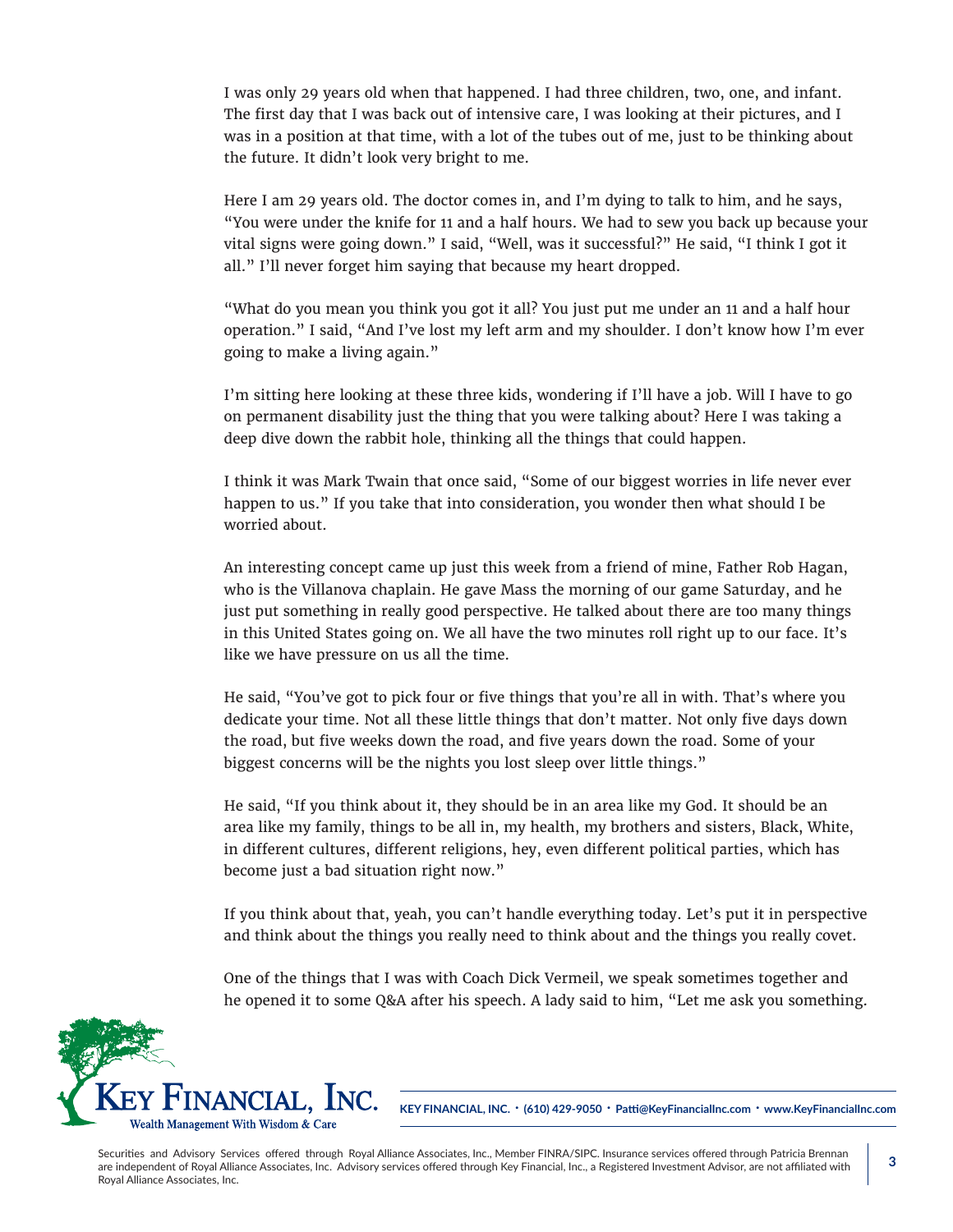If somebody asked you about integrity, how important would you say integrity is?" Very, very calmly and in one sentence he said, "If you have integrity, it's everything. If you don't have integrity, it's everything."

That should be one of your top models. If you have integrity, then you go through your list of your God, your family, the people you deal with on a daily basis. Those are the things that are important.

Those are the things that will fulfill your life when all of these things that we look at as special toys, nice houses, that's all well and good, but if you're not getting pleasure out of fulfilling obligations, and being good to people, and giving back, you're really missing the point.

Cardinal George of Chicago had a great saying on his deathbed. He said, "The only thing we take from this life when we die is what we give to others." When you think about it, you're in financial planning, there might be couple million dollars left behind, but they're not going to put it on a tractor-trailer to bring in to throw on your funeral.

If you think about that, everything else will have a way of falling in place, your financial stability, your love life, your job. The other thing that I'd say if you had to put a sixth thing in their perspective, is just try to be kind on a daily basis to everybody you meet.

I'm a big proponent of when somebody is angry with you or you're having a problem, and they call it being a Karen or a Kevin today. I don't know why. I wouldn't get that word.

It's never about you. It's about them. They've just hit their last straw. They just had enough for the day because of so many priorities that we've put in front of ourselves to try to progress.

PATTI: It's so true. As you were talking, Kevin, I was thinking about something that I wrote about recently in one of my letters and this concept of fear and using the acronym FEAR, F E A R, False Evidence Appearing Real, or another one is Future Events Already Ruined. How's that for a concept?

> When my kids were younger, we used to do this thing called a brain dump because these are tools that we all need to use from time to time. In our family, the brain dump was quite simple.

> My kids would get a blank piece of paper, and I would have them take a pen to this piece of paper and write down everything that they were worried about, everything that they were thinking about, and keep writing, writing, writing until they were spent. They couldn't think of one more thing. Then they would fold it up, put it in an envelope, and put it away for six months.



**KEY FINANCIAL, INC. • (610) 429-9050 • Patti@KeyFinancialInc.com • www.KeyFinancialInc.com**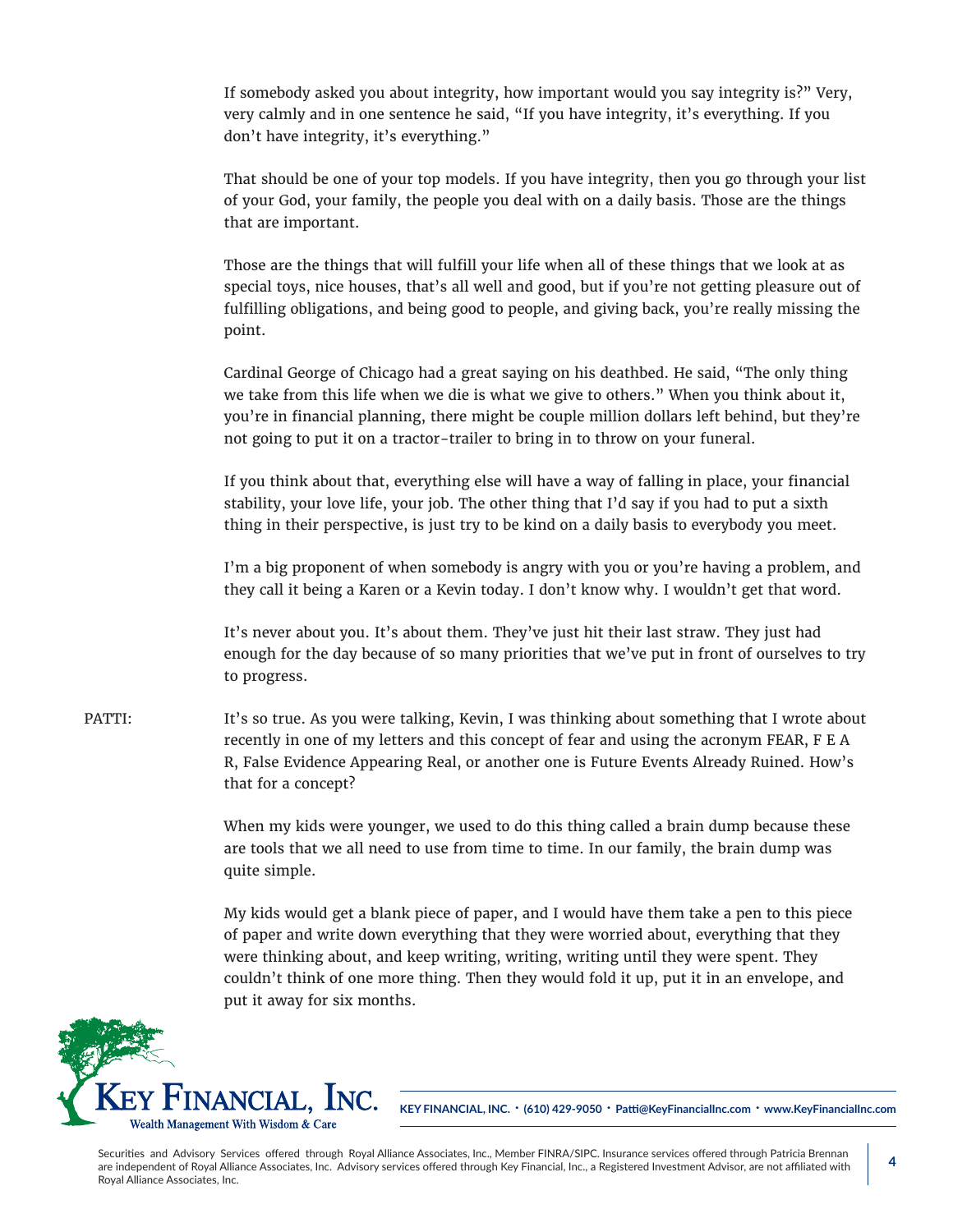Six months later to the day, they would open it. I wouldn't look at it. It was private, but they would open it. The question that I would have them answer is, how many of those things that you were so worried about actually occurred? Those that did, how bad was it?

I don't know about you, but for me, I found that the things that happened that may have not turned out the way I wanted, boy, have I made mistakes in my life, have things been harder in some respects than I had hoped that they would be. That's when I really learned. That's when I really grew.

I think that that's sometimes is missing. We don't need to avoid adversity. We need to mitigate it. We need to be aware of it, but things are going to happen. It's not the things that happen to us. It's what we do about it.

It's, how often do we get back up? What do we do? How do we handle ourselves with that integrity that you were just talking about? While it's happening, are we pointing fingers at other people? Are we blaming other people, or are we taking in the information and saying, "What can I do now going forward to turn this thing around? What can I do to make a difference?"

People have lots of opinions in America today. People have lots of thoughts. I'm not here to change anybody's mind about anything, but what I try to do is listen and understand their perspective. I don't consider myself in the sales profession, right and I do think that to a certain extent that's a profession.

I feel like that people like you, and hopefully me – I don't know that I'm at your level, Kevin – but hopefully, when it's all said and done, that people will look and say, "She had a way of influencing people with integrity to help people to see that perspective that you're talking about."

Failure, it's not a person. We often talk, "I don't want to be a failure. I don't want to be a failure." Failure is not a person. Get rid of that label. It's an event. It's feedback. It just tells you, "Hey, what you did, didn't work. Let's try something else." Right?

KEVIN: Absolutely. When you and I were talking a little earlier about the fear of falling out of where you are right now, because you're comfortable, at least you know how to handle it even if you're not happy. You know how to handle this area.

> We're always afraid of the unknown. Not so much about the future but more about the past, "What happens if I lose my job?" I don't think anybody is going to be sleeping outside in the rain and snow if they lose their job, but they think that might happen, where they think it might come to that consequence.

> It reminds me of a little story, again, lesson learned. Here I am, missing my left arm. I



**KEY FINANCIAL, INC. • (610) 429-9050 • Patti@KeyFinancialInc.com • www.KeyFinancialInc.com**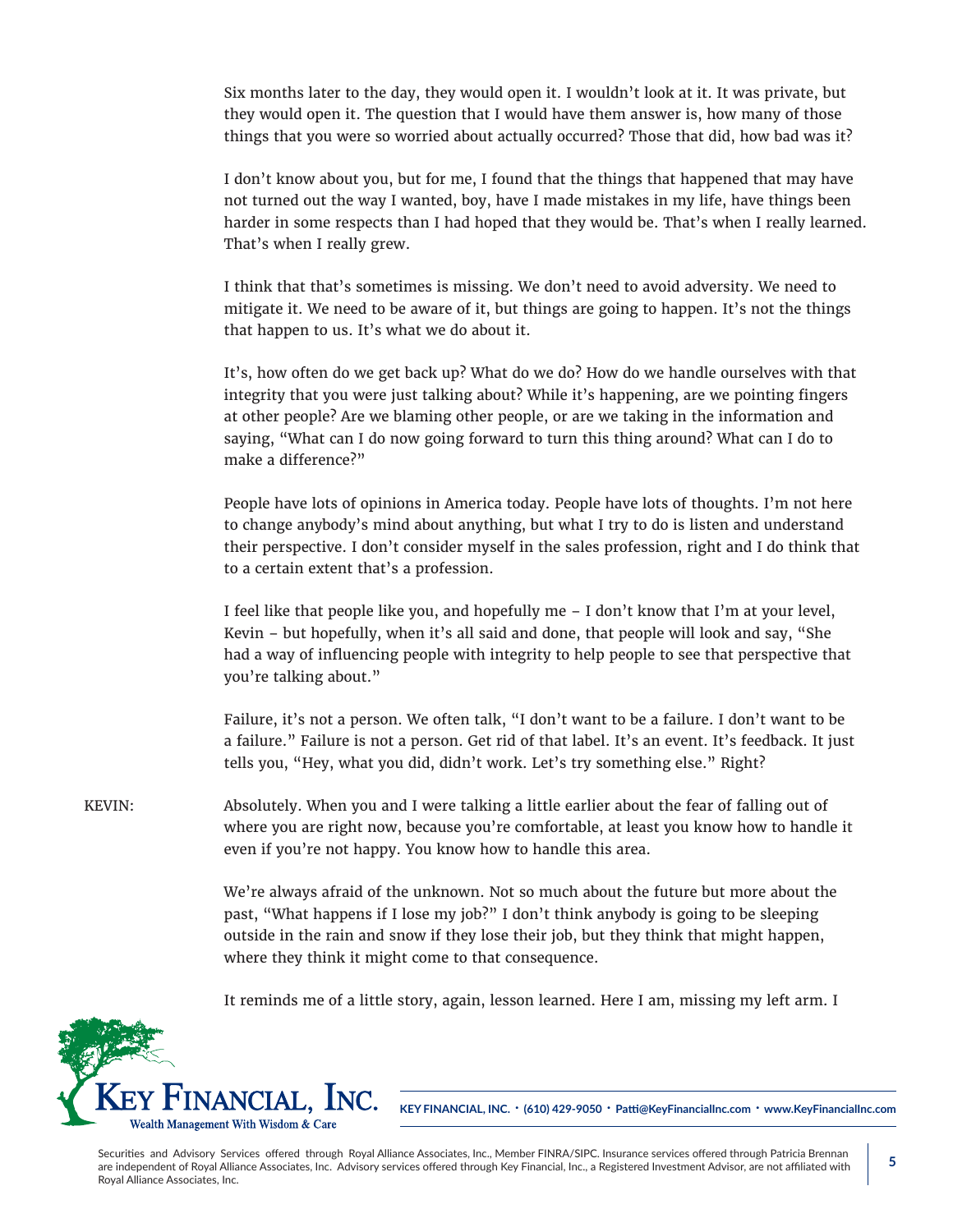became a peer visitor for Walter Reed Hospital, trying to help some of these poor guys coming back from Afghanistan and Iraq that have lost limbs.

At that time, Walter Reed Hospital was almost exclusively for amputees. Governor Carper – he was a Navy veteran – asked me if I'd get down and talk to him. I get down and I talked to him at this one point. There are about 12 people there in the room that are doing rehab work, all levels of amputations. You know what I didn't expect? I didn't expect to see women. There were two women there.

I'm thinking, "My gosh, these bombs that go off to blow the cars up, they're very indiscriminate. They don't care. It could be women. It could be men. It could be dogs. It could be babies. They just don't care." To make a long story short, I said, "I'm going to come back and I'm going to go through the eight-hour training program that they call peer visitor. I want to help these guys and gals."

After my peer visitor training and you have to be blessed to get your certificate, they want to make sure that you know what you're talking about. One of the biggest things they stress over and over, God gave you two ears to listen to more than one mouth to talk. It's all about listening to the other person.

Here I am, and they said the best usage of your time Kev because you can't get down to Maryland three times a week, and that's what it really takes to be a good peer visitor because those guys and gals are going to tell you things…they're not going to tell their family, their doctors.

We even went through an hour and a half of understanding suicidal tendencies, which scared me. Oh, my gosh. That would be on me to be able to tell somebody that I saw this. Anyway, I'm getting away from my story.

They said, "where you could really help us is because you work for a Fortune 500 company and do hiring. These people are really scared when they go out looking for jobs."

When we release them from the hospital – by the way, they wouldn't release them until they did their DLAs, daily living activities – you had to be able to cook five meals. If you were going to drive a car, there was a simulator there. They were anxious to go home. I'll tell you the service is really good and saying, "We're going to give them basic skills."

Here I was to help them with doing interviewing skills, and also looking at their resume, and giving them some advice about the interview they're going to go to. One day comes, and I meet my first triple amputee. He's a captain. He's a Marine. He's missing both legs below the knee and his left arm, and he's missing his left eye.

I'm sitting there, and this guy has the greatest attitude you'd ever want to see. He's so



**KEY FINANCIAL, INC. • (610) 429-9050 • Patti@KeyFinancialInc.com • www.KeyFinancialInc.com**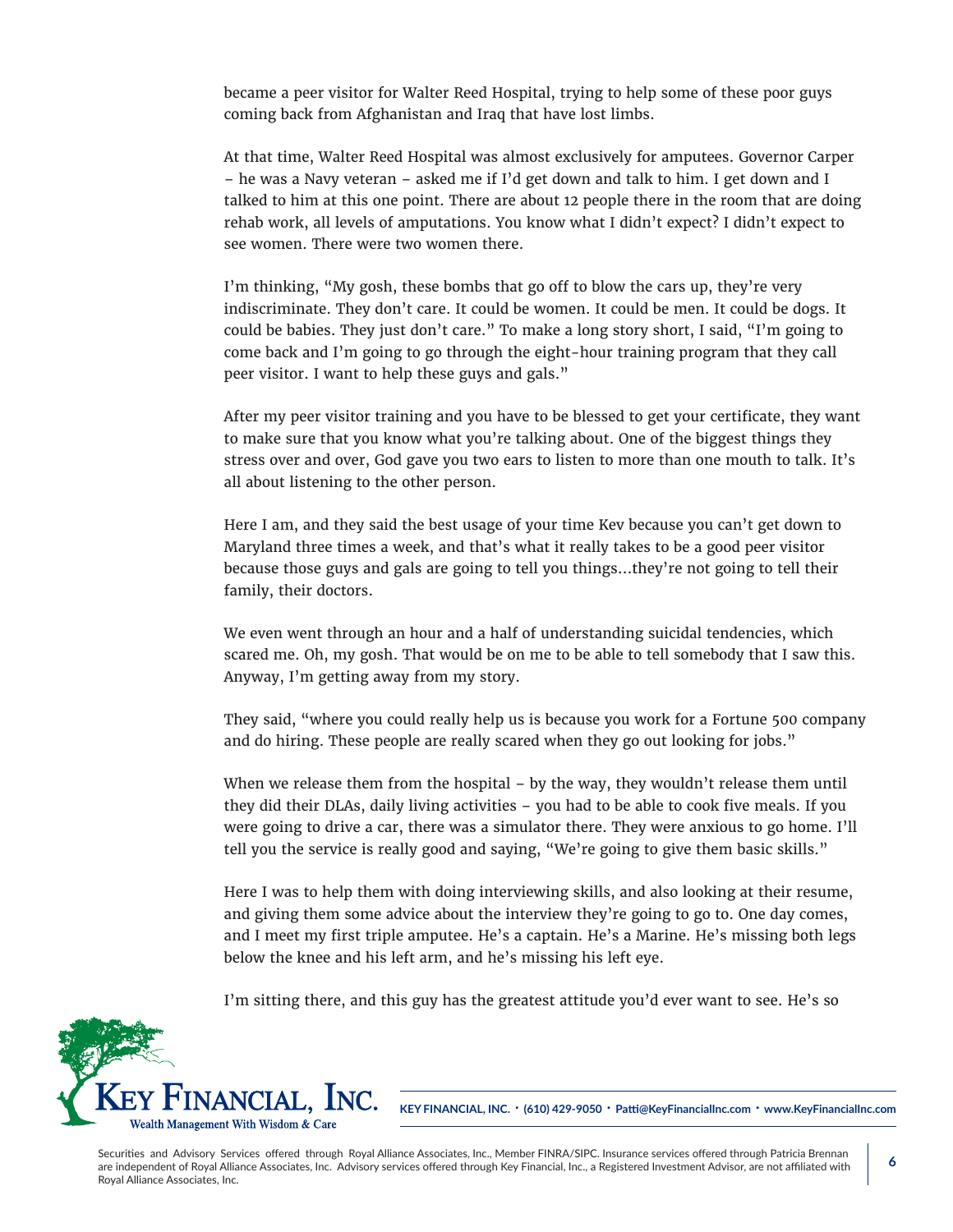happy that his uniform fits him like he wanted it to. He's so happy to be going home. He's got three interviews. He can't wait for me to tell him how to handle himself.

Like I'm going, how is this happening because a lot of the times when I go in to see somebody, that's just lost a limb because of cancer, they're usually down, and that's because people set low expectations for them. Their family members, their friends, they mean well, but their empathy is setting the bar low. This guy because he was a marine because he was with other marines rehabilitating, there's a camaraderie there at esprit de corps that can't be touched.

He says to me about 20 minutes into the conversation, "Can I ask you a personal question?" I said, "Sure." He said, "Did you lose your dominant arm or your nondominant arm?" I said, "I was lucky I lost my non-dominant arm. How about you?" He said, "Yeah, I lost my non-dominant arm also. Aren't we lucky?" I'm not even in this guy, same arena. He is putting me up there with him.

I learned a lesson that day if he doesn't feel bad about his chances in this world. I'm never going to feel bad about it. That's when I go back to a saying that Rocky Bleier, who counseled me while I was at my worst day at Sloan Kettering, he said, "Your job going forward is to be the best one arm person that you can be, so you try everything until you find out you can't do it."

When I was in the hospital, I had a well-intentioned volunteer who was 70 years old, who came to visit me. He had this knife that was called an Alaskan knife. You can rock it back and forth, and you can cut your food with it.

He said, "Make sure you take this when you go out to dinner dates because you don't want to look like a 12-year-old and have your partner next to you cutting your meat up. Oh, my goodness didn't even think about that.

Then he's talked about his shoes. He said, "Are you going to go back to work with Xerox?" I said, "Yes, I am." "All right. What do you do?" I said, "I'm an executive." "You have to wear a coat and tie?" I said, "Yeah." He said, "Do you have to wear dress shoes?" I said, "Yeah, just like the pair you have on."

With that, he said, "Not like this pair." I said, "I got a pair of wingtips just like yours. Those funny little strings, too, that they call laces." He said, "Not like this pair." I said, "Maybe not the right size of the same color. Wingtips are wingtips."

He said, "Give me your hand for a second." With that, he took my hand, and he put it on this little flap that I didn't see. He said, "Pull upon it." When I did, it was a Velcro flap.

He said, "If you're going to have to wear wingtips like this, you're going to have to get the



**KEY FINANCIAL, INC. • (610) 429-9050 • Patti@KeyFinancialInc.com • www.KeyFinancialInc.com**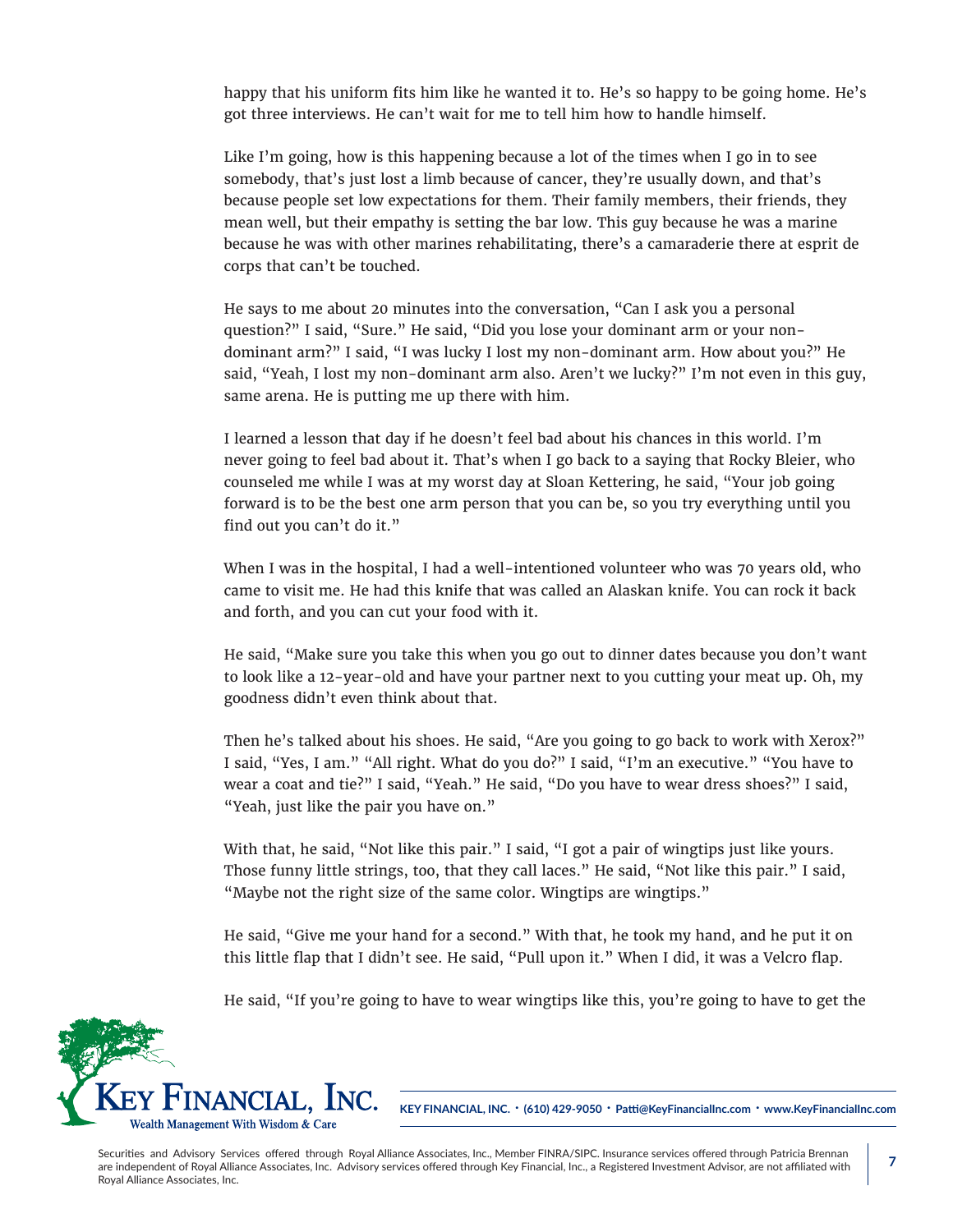pre-tied one like mine because you'll never be able to tie your shoes again." I said, "You got to be kidding me." He said, "No. I've been trying for over 30 years."

Then he said to me, "Pull on my tie." At that point, I was really glad that he didn't ask me to pull on his finger. I pulled on his tie, and it was one of those clip-on ties that I had going to Catholic school. My mother couldn't be tying my tie because we had six kids in the family, and I was the oldest. That's another story for another day, but I never slept alone until I was married.

Anyway, he said, "You'll never be able to tie your tie again, and if you go down to 5th and Madison Avenue, they'll give you a discount. And make sure you get about 12 or 14 ties because they always call me back and want to know what's the name of that place again?"

When he left, I went, "Oh, my gosh." I said, "What else can't I do?" I'm thinking of buttons, and zippers, and keyboards, oh, my. Here was a guy that had well-meaning, but he came, and he set the bar low.

When I told the story to Rocky Bleier, he said, "You must promise me something." He's on the phone with me. He said, "You must promise me that you won't quit on anything unless you try it a dozen times."

I said, "Hey, Rock, listen, I love your enthusiasm, but let me tell you something. This guy's got to be a little bit more of an expert than you or I with being one-armed." He said, "Let me tell you about experts, Riles. Experts built the Titanic, and amateurs built the ark. Experts can be wrong." He made me promise that I wouldn't quit on anything until I tried it a dozen times.

Then he said, "I'm going to send you a little poem." Now Rocky Bleier, for you fans out there that don't recognize the name, four-time Super Bowl winner, and he had his leg so badly mangled with a bomb in Vietnam that they said he would never ever play football again.

He didn't buy it. Got the right people. Took him two years to rehab it. Used some cadaver parts to put back in his bad knee. He not only made the team, he's got four Super Bowl rings. Here was a guy I could listen to that had overcome major adversity.

He said to me, "I'm going to send you a little poem, and I want you to memorize it. Instead of stepping back and counting to 10 before you take on the task again and you're going to be frustrated. You're an A personality just like me. It's going to be difficult, but I want you to say this little poem to yourself.

It goes like this, "If you think you're beat, you are. If you think you dare not, you don't. If you like to win, but you think you can't, it's almost a cinch that you won't. If you think



**KEY FINANCIAL, INC. • (610) 429-9050 • Patti@KeyFinancialInc.com • www.KeyFinancialInc.com**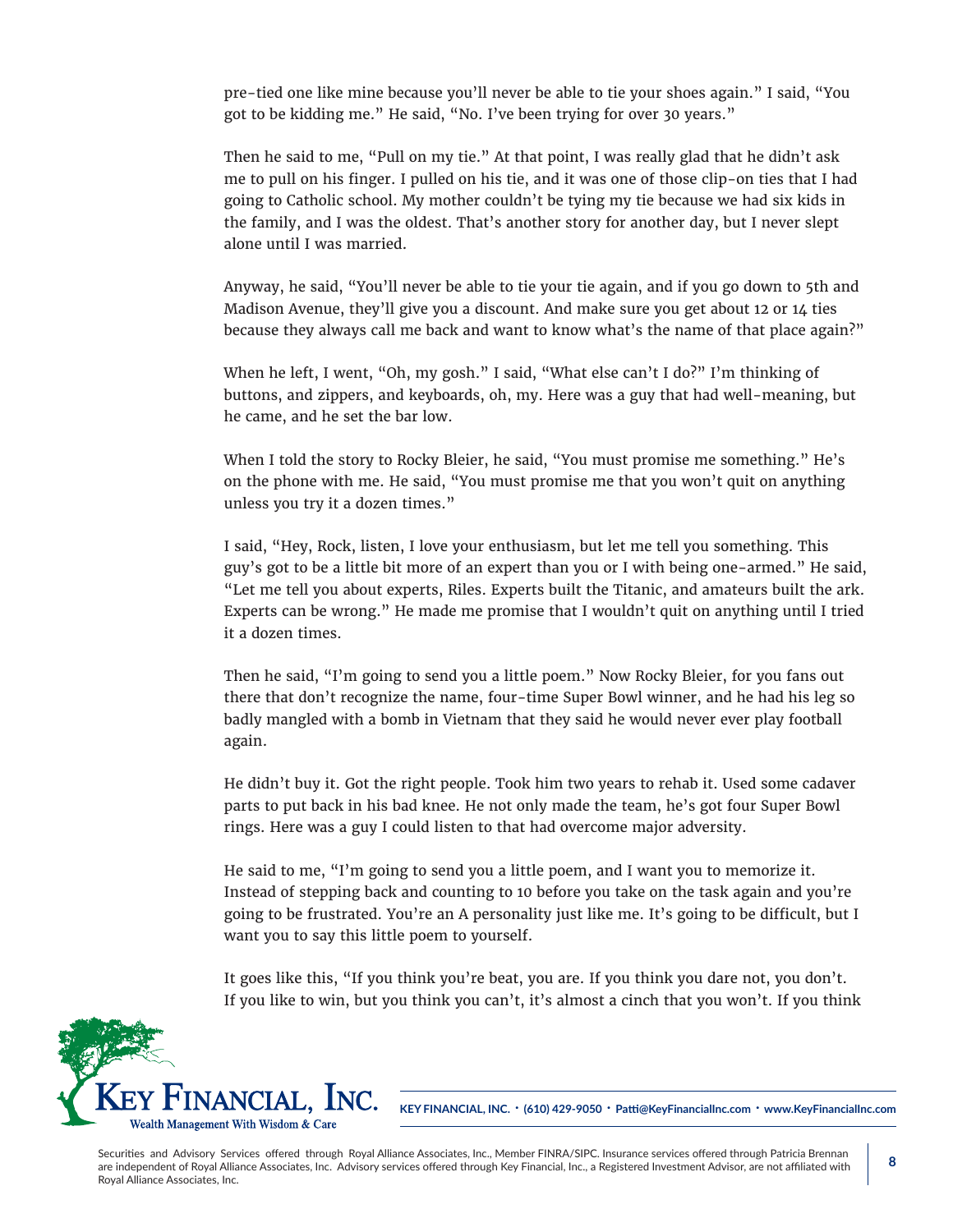you'll lose, you're lost, for in this world we find success begins with a fellow's will. It's all in the state of mind.

"If you think you're outclassed, you are. You've got to think high to rise. You got to be sure of yourself before you can win the prize. Remember life's battles don't always go to the biggest, fastest, or smartest man, but sooner or later, the man who wins is the man who thinks he can."

I've followed that philosophy. There are three things I can't do. I cannot play the banjo. I cannot jump rope by myself. I cannot give the number one sign left-handed to angry motorists on 202.

I was told I would never be able to go in a half marathon again. I was told don't even think about hitting golf balls, you'll have a bad back. This, that, and the other. I found out so many of those things I could do if I adapted. So many of those things, without Rocky Bleier there that day, everybody had set the bar low.

For our listening and watching audience, I just want people to think, aim for the top. If you aim for nothing, you'll hit it every time. If you aim beyond your ability, wherever you fall will be better than anything you could have ever achieved by not trying at all.

- PATTI: I just want you to keep on talking. For those of you who are listening, I want you all to know that if you get a chance, you have to watch the video because while Kevin was talking, he was tying his tie with one arm. It's an amazing thing to watch, and he was talking at the same time. It's so interesting. It's fascinating, Kevin, to hear your story and to hear this kind of approach that you've taken to life. I'm just curious, were you this way before you had the tumor?
- KEVIN: Yeah, I was in many ways. Part of that was growing up in a large family. I was supposed to be the leader, and I tried to play that role. My Catholic education gave me a pretty good moral compass, but I would have to tell you it's the Salesianum experience, the four years at the all-boys school was really the factor that set me on the right road.

One of the things that happened in that environment that people don't know unless you're in it is that you can't be anybody but yourself. They will call you out. If you're a fraud, if you're lying, if you lack of integrity, they will call you out, and you will change because that is more embarrassing than changing.

PATTI: Interesting.

KEVIN: I have seen it in other all-male schools, and I'm sure that in all-female schools much of the same thing. The camaraderie's there. Salesianum calls it the brotherhood. Let me tell you about the brotherhood. I bled out during my operation. They put a flag up, anybody



**KEY FINANCIAL, INC. • (610) 429-9050 • Patti@KeyFinancialInc.com • www.KeyFinancialInc.com**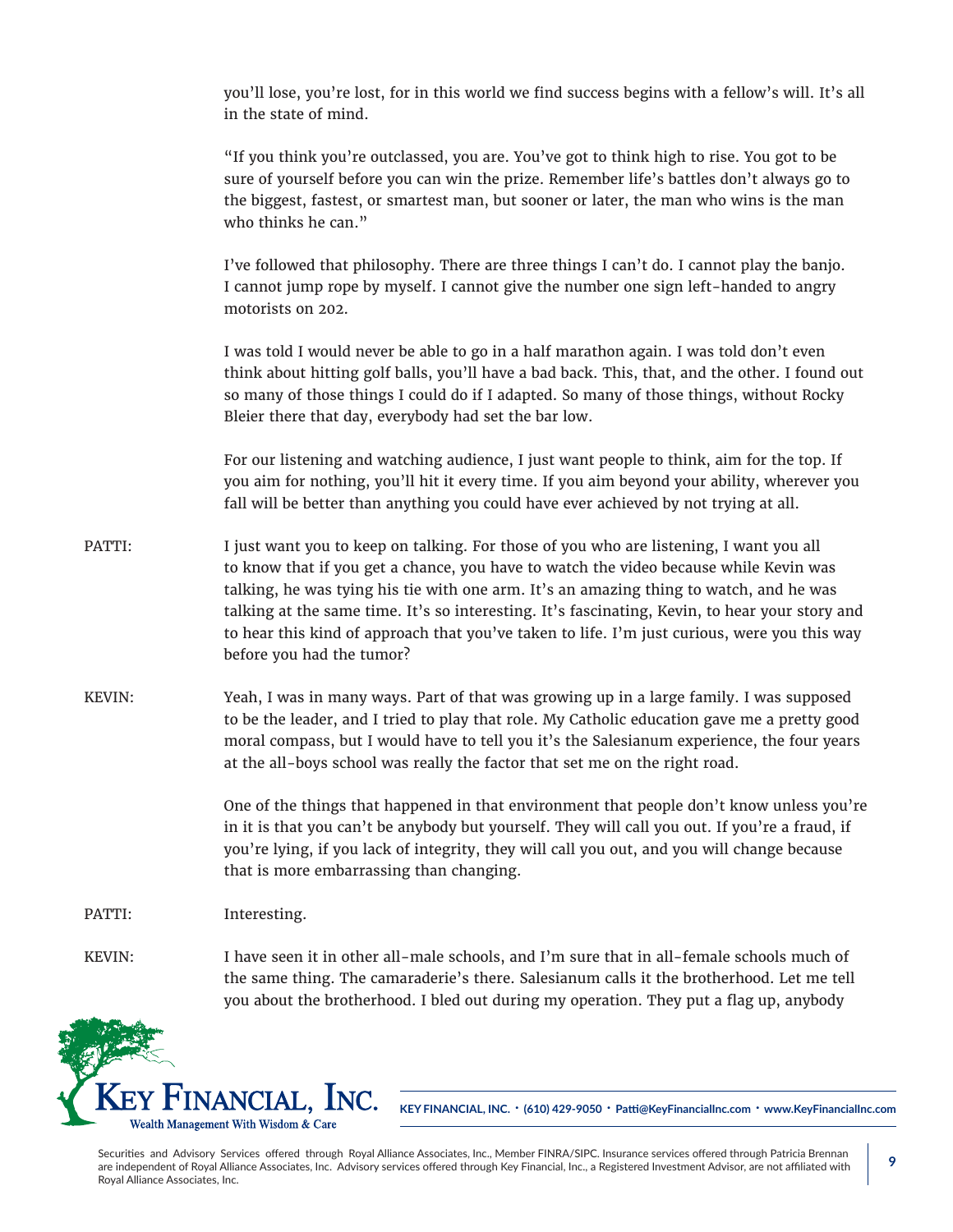wanted to give blood. I had 11 guys that I played football with at Villanova, NFL, and Salesianum, five of them were from Salesianum, that caravanned up to give me blood. Now a couple of them, I didn't want their blood, but that's the way it goes. PATTI: Yep. KEVIN: That's how they care. PATTI: Wow. KEVIN: What more can you do for another human being than give your own precious blood? It's that kind of stuff right there that keeps me up above. I try to tell people this 1972 Miami Dolphins that drafted me after they won a Super Bowl, they went undefeated that year, and it hasn't happened since. It's a rarity. It will only happen in football because baseball, soccer, hockey, they play too many games, basketball, too many games for anybody to go undefeated. I want to tell you something. People think that they should go undefeated in life, and there isn't a person yet that has gone undefeated in life. I say that in a positive stance because you just mentioned it a while ago. When you have a problem, and you deal with that problem, and you face that adversity, if you didn't learn a couple of lessons, shame on you. Dig yourself out and say I'm going to be better than this, and I'm going to work at it. Again, you have to set your goals, and you can't set them all over the place. If people would ask you tomorrow name the five things that are important to you, you ought to be able to rattle them off, one, two, three, four, five, and remind yourself this is what's important. PATTI: Wow. So true. This is the message that needs to be spread. I said to you before the podcast when we were talking about this, "What would you like the listeners to get out of this? If there's a phrase if there's something that you really want them to remember, what would it be?" Why don't you tell the listeners? KEVIN: With everything that's going on in this country, it's still the best country in the world. More out-of-pocket thoughts, more, as they say, people that are thinking beyond the block. Why are we able to make so many inventions? Why are we able to create so many new things?



**KEY FINANCIAL, INC. • (610) 429-9050 • Patti@KeyFinancialInc.com • www.KeyFinancialInc.com**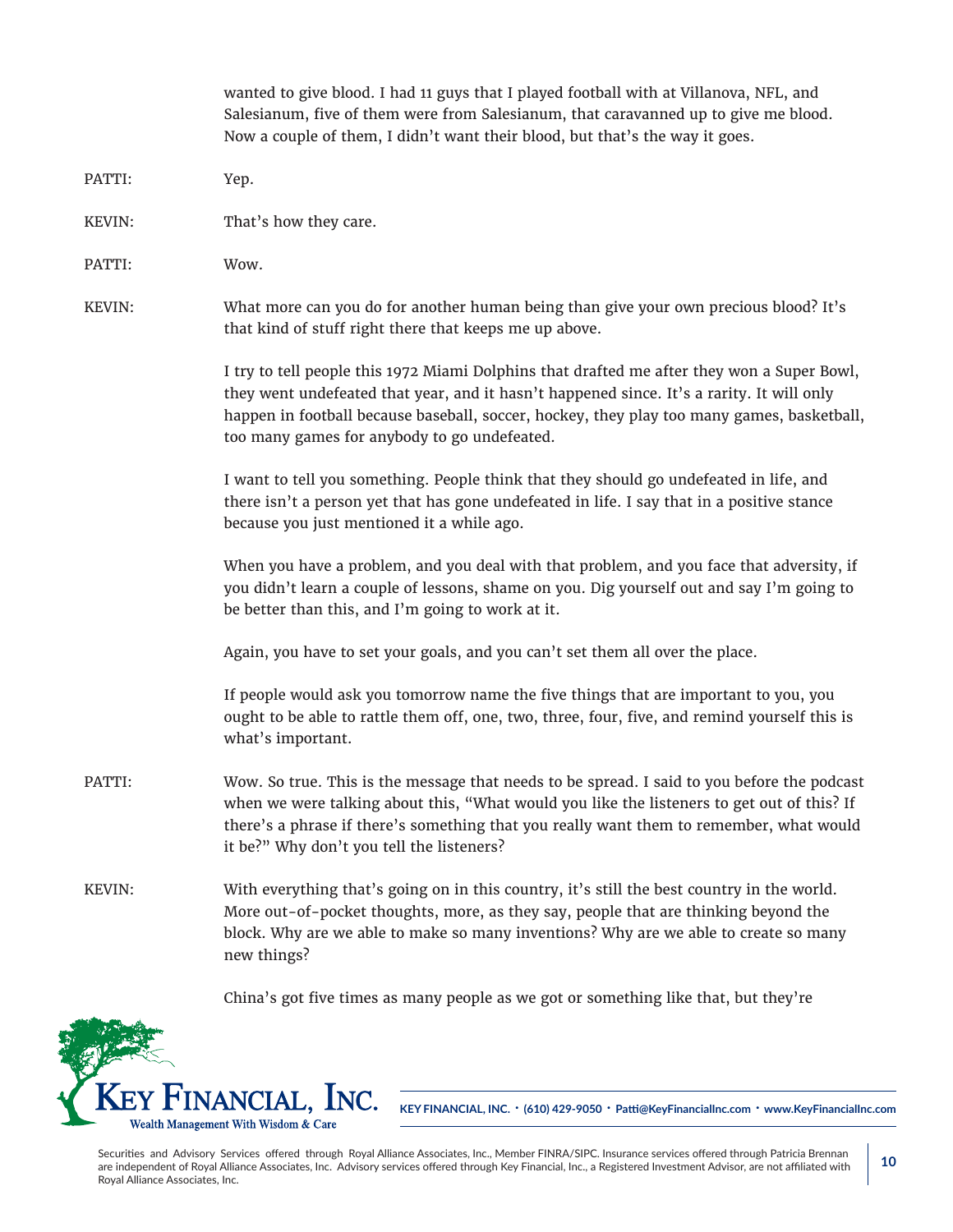under duress because of the lack of freedom that they have. Freedom in this country is so important to allow you to do whatever you want to do, even though as you said earlier, your opinion is different than mine on this subject, but that's OK.

The one thing I would just like people to remember is this is just try to be kinder out there to everybody. Everybody's going through tough times out there. You won't know until you do it how often it'll come back and help you.

PATTI: Kevin, as you were talking, I was thinking about something that I wrote about in my most recent letter. We hear about all the negative stuff, but when you think about it, 50 years ago, about half of the world's population was in extreme poverty.

> Today, it's about nine percent. Every second, one person is lifted out of extreme poverty, but in that same second, five people are lifted into the middle class.

Think about that, as we look at all the negative stuff, and that's got profound implications. There are 7.8 billion people in the world today. 3 billion people don't have access to electricity. If you go in Africa, it is not unusual to see a little kid by a lamp outside a street lamp trying to do their homework.

The progress that we are making on a daily yearly basis, I wish we could measure that and make that the headlines, because there's a lot to look forward to, and there's a lot to be in awe about.

Let's face it, even COVID, the progress, it's not arithmetic, it's geometric. There is so much that we can look forward to, so much for our children to look forward to. Let's focus on that. As we look at adversity and I think that your message about being nobody goes undefeated in life, it is all about perspective. There's nobody better than Kevin Riley to share that message.

KEVIN: Well, I'm no saint, by any means. I'm 70 years old now, and I'm probably more humble than I've ever been, and I'd like to even get humbler because when I look back, I'm not so proud of some of the things I did, but it's a reminder that you don't have to always talk your own track up.

> I say that because we live in this great country and the technology is moving so fast, and in such a good direction for cures. The desmoid tumor disease that I have, we think that in two years, we may have a cure for it. We have two medicines right now that are shrinking the tumors, but they can't kill it. We're looking for the silver bullet.

15 years ago, this thing was just strangling people. I look at it like you do. It's just a blessing that way. People ask me now, "What do you miss being one-armed?" I miss hitting a baseball. I miss hugging people with two arms. It's not things you would think



**KEY FINANCIAL, INC. • (610) 429-9050 • Patti@KeyFinancialInc.com • www.KeyFinancialInc.com**